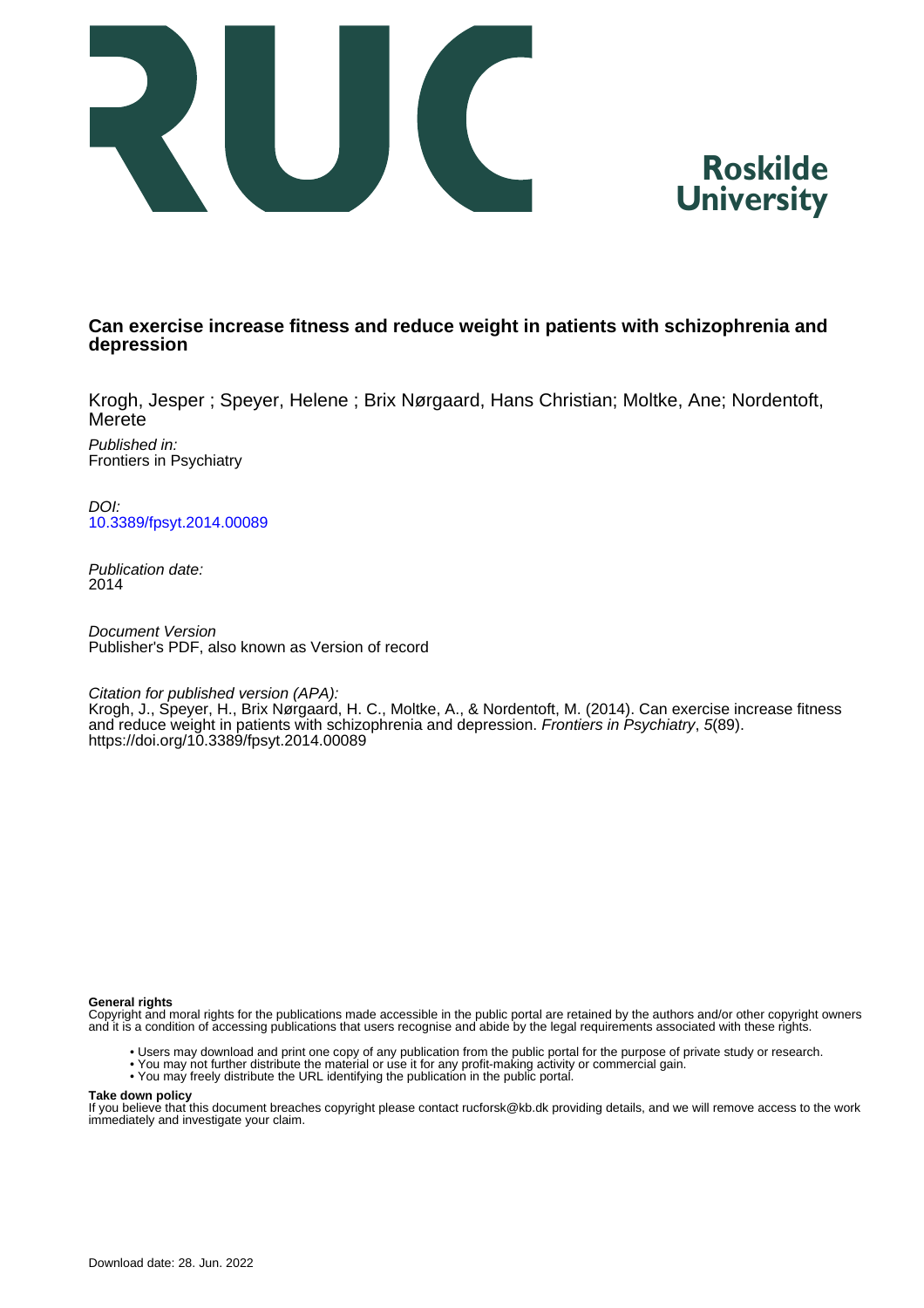

**Jesper Krogh1,2, [Helene Speyer](http://www.frontiersin.org/people/u/168497) <sup>1</sup> , [Hans Christian Brix Nørgaard](http://www.frontiersin.org/people/u/173542)<sup>3</sup> , Ane Moltke1,4 and [Merete Nordentoft](http://www.frontiersin.org/people/u/154885) <sup>1</sup>\***

<sup>1</sup> Mental Health Centre Copenhagen, Faculty of Health Sciences, University of Copenhagen, Copenhagen, Denmark

<sup>2</sup> Department of Endocrinology, Herlev University Hospital, Copenhagen, Denmark

<sup>3</sup> Research Unit Department P, Aarhus University Hospital, Risskov, Denmark

<sup>4</sup> Research Center for Health Promotion, University of Roskilde, Roskilde, Denmark

#### **Edited by:**

Egil Wilhelm Martinsen, University of Oslo, Norway

#### **Reviewed by:**

Ahmed A. Moustafa, University of Western Sydney, Australia Jan Ivar Røssberg, University of Oslo, Norway

#### **\*Correspondence:**

Merete Nordentoft, Bispebjerg Bakke 23, Copenhagen, Denmark e-mail: [mn@dadlnet.dk](mailto:mn@dadlnet.dk)

**Background:** Psychiatric patients have a reduced life expectancy of 15–20 years compared with the general population. Most years of lost life are due to the excess mortality from somatic diseases. Sedentary lifestyle and medication is partly responsible for the high frequency of metabolic syndrome in this patient group and low levels of physical activity is associated with increased risk of cardiovascular disease, diabetes, and all-cause mortality. This study aimed to review trials allocating patients with either schizophrenia or depression to exercise interventions for effect on cardiovascular fitness, strength, and weight.

**Methods:** We searched PubMed, Embase, and PsycINFO including randomized clinical trial allocating patients with either schizophrenia or depression to isolated exercise interventions.

**Results:** We identified five trials including patients with schizophrenia ( $n = 94$ ) and found little evidence that exercise could increase cardiovascular fitness or decrease weight. Nine exercise trials for patients with depression ( $n = 892$ ) were identified increasing cardiovascular fitness by 11–30% and strength by 33–37%. No evidence in favor of exercise for weight reduction was found.

**Conclusion:** Based on the current evidence isolated exercise interventions are unlikely to improve cardiovascular fitness or induce weight loss in patients with schizophrenia. In patients with depression, exercise interventions are likely to induce clinically relevant short term effects, however, due to lack of reporting, little is known about the effect on weight reduction and cardiovascular fitness. Future exercise trials regarding patients with mental illness should preferably measure changes in cardiovascular strength, repetition maximum, and anthropometric outcomes. Ideally, participants should be assessed beyond the intervention to identify long lasting effects.

**Keywords: exercise therapy, schizophrenia, depression, randomised controlled trials, weight loss**

### **INTRODUCTION**

There is a known increased morbidity and mortality due to illnesses among people with mental disorders. A large Nordic study has recently shown that psychiatric patients have a reduced life expectancy of 15–20 years compared to the general population [\(1\)](#page-5-0). This excess mortality is to some extent explained by suicide and accidents, but most of lost year of life is due to excess mortality from somatic disease [\(2\)](#page-5-1). Detailed analysis of mortality from specific causes of death shows that this excess mortality is caused by virtually any physical illness [\(3\)](#page-5-2).

A study of patients treated with antipsychotic medication in outpatients' services in Copenhagen has shown that the prevalence of metabolic syndrome is twice as high in these patients compared with the general population [\(4\)](#page-6-0). The metabolic syndrome is a cluster of symptoms related to increased risk of cardiovascular events, type II diabetes, and all-cause mortality. The definition of metabolic syndrome varies, but most includes central obesity, raised blood pressure, high fasting glucose levels, and dyslipidemia (raised triglycerides and lowered high-density lipoproteins) [\(5\)](#page-6-1). The high prevalence of metabolic syndrome among mentally ill is presumably partly due to weight gain and impaired glucose tolerance, which can be side effects of antipsychotic medication [\(6\)](#page-6-2). Another reason for the high morbidity and mortality may be the lacking treatment of physical illnesses [\(7\)](#page-6-3). However, there is also reason to believe that lifestyle factors such as smoking, diet, and exercise habits play a role in the excess mortality, morbidity, and high rates of illnesses. Sedentary lifestyle and poor diet is also more frequent than in the general population [\(8,](#page-6-4) [9\)](#page-6-5). Low levels of physical activity are associated with increased risk of cardiovascular disease, diabetes, and all-cause mortality [\(10,](#page-6-6) [11\)](#page-6-7). However, adherence to behavioral interventions in both the general population as well as in patients with mental illness is a major issue [\(12\)](#page-6-8). The excess morbidity in patients with severe mental illness can be attributed to unhealthy lifestyle, medication, and that patients with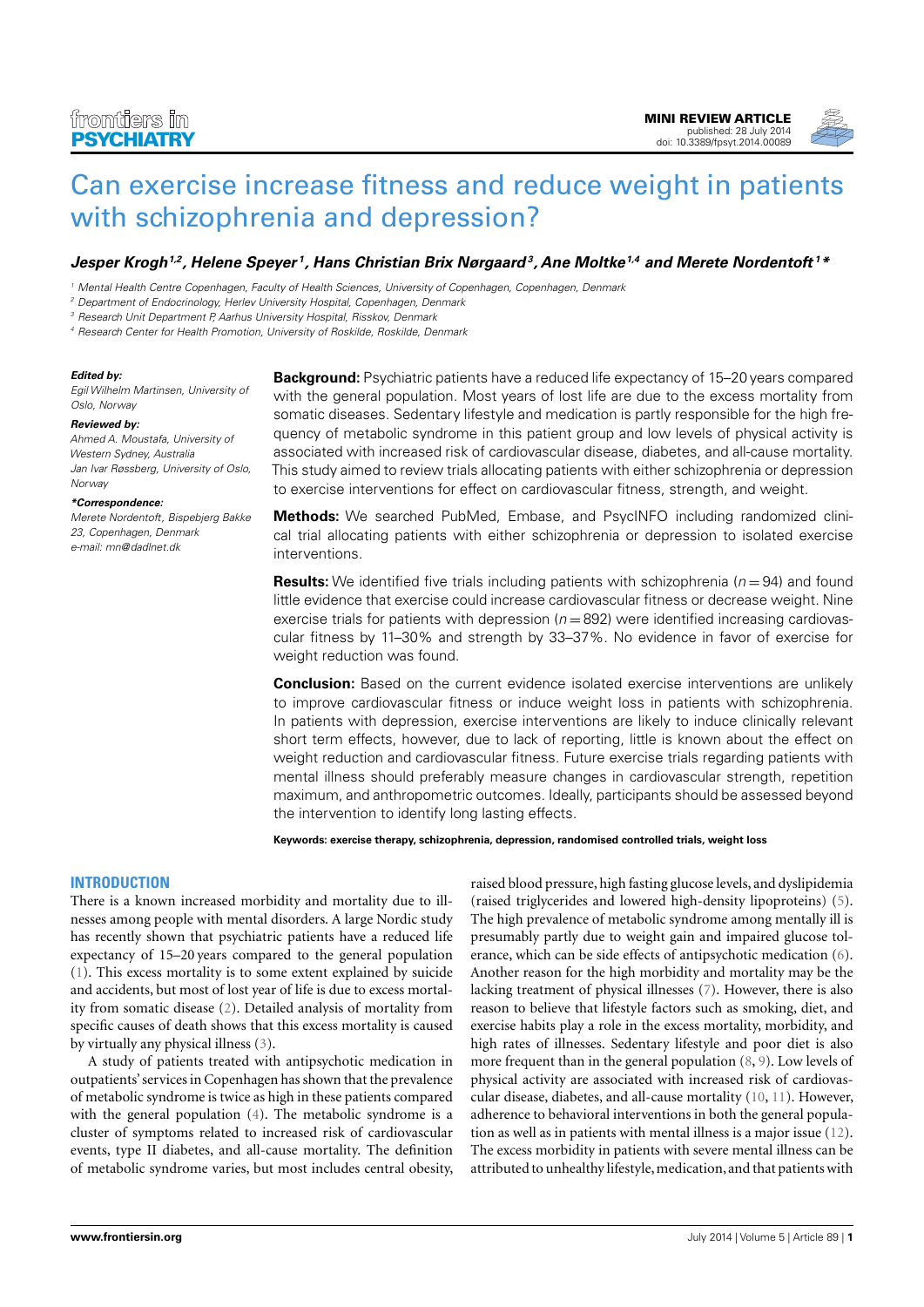mental illness do not receive same treatment for physical illnesses as mentally healthy patients. In theory, these are all modifiable factors.

With our current knowledge, there is no reason to believe that the physiological benefit of exercise should be different in mentally ill compared to healthy subjects. However, psychiatric symptoms (e.g., anxiety and lack of energy), medication adverse events (e.g., weight gain and sedation), and factors such as social isolation and difficulties in planning, are issues for many patients with either depression or schizophrenia. Due to these challenges, results from lifestyle interventions in the mentally healthy populations cannot be extrapolated to mentally ill populations.

Exercise, which has a low number of side effects, is affordable for most health care systems and is increasingly an objective for research in this patient group. Furthermore, isolated exercise interventions are simple to implement, less costly, and demands less education of staff compared to more complex interventions. The aim of this study was to review the literature on the effect of exercise interventions on fitness variables such as maximal oxygen uptake and strength. Secondly the aim was to assess the effect of exercise interventions on weight and body mass index (BMI). Also, adherence to exercise interventions will be reviewed.

### **METHODS**

This study was as a systematic review for the primary aims. We included randomized clinical trials allocating patients diagnosed with schizophrenia, bipolar disorder, or depression according to a diagnostic system (i.e., DSM or ICD) to an exercise intervention or a control group/treatment as usual or to an exercise intervention as add-on treatment. The trials had to report outcomes on change in maximal oxygen uptake, repetition maximum or similar in order to be included. We also searched references in relevant papers for additional trials. Secondly, we included studies aiming to identify exercise participation.

### **SEARCH STRATEGY**

We searched PubMed, Embase, and PsycINFO using the following text word terms: (mental disorders) AND (health promotion OR exercise physical OR physical therapy OR physical activity OR sports OR "life style intervention" OR life style OR food intake OR diet OR dietary OR nutrition OR nutritive OR nutrition therapy OR cognitive therapy OR behavioral therapy) AND (bipolar disorder OR schizophrenia OR psychoses OR depression OR depressive disorder OR "severe mental disorder\*") AND (physical fitness OR physical health OR metabolic syndrome OR cardiometabolic OR cardiovascular OR BMI OR body mass index OR body fat OR weight loss OR weight maintenance OR waist to hip ratio OR "study outcome" OR "study intervention"). The main search was conducted in the summer of 2012 and a follow-up search was conducted in March 2014 in PubMed.

### **DATA EXTRACTION**

Data of participants' baseline characteristics, type of intervention, attendance, and effect on aerobic fitness or strength, and metabolic variables. We expected high heterogeneity of trial interventions, in reporting of effects, and chosen effect estimates and *a priori* abstained from performing a meta-analysis.

# **RESULTS**

The updated search in March 2014 resulted in 5742 hits. Five [\(13–](#page-6-9)[17\)](#page-6-10) trials reporting the effect of exercise interventions for schizophrenia fulfilled the inclusion criteria and were included. Nine trials [\(18](#page-6-11)[–26\)](#page-6-12) reporting the effect of exercise in patients with depression fulfilled the inclusion criteria and were included. No trials including patients with bipolar disorder fulfilled the inclusion criteria.

# **THE EFFECT OF EXERCISE ON FITNESS OR STRENGTH IN PATIENTS WITH SCHIZOPHRENIA**

Five trials allocating a total of 141 patients to an exercise intervention or a control group reported the effect on fitness. A summary of these trials can be seen in **[Table 1](#page-3-0)**. Four studies used aerobic exercise [\(15](#page-6-13)[–17\)](#page-6-10) and one was a mixed intervention of both strength training as well as aerobic training [\(14\)](#page-6-14). The vast majority of included participants were outpatients with a mean age between 29 and 52 years. Of the five trials, a recent Dutch study [\(13\)](#page-6-9) is the most interesting due to its size. In that study, 63 patients were randomly assigned to a training  $(n=31)$  or occupational therapy  $(n = 32)$ . The training program consisted mainly of exercises that were intended to increase cardiovascular fitness. There was supervised training twice a week for 6 months. After 6 months, the fitness in the exercise group was significantly higher compared with the control group. This difference was not due to an increase in fitness as a result of training, but a decrease in fitness observed in the control group. However, participants who had an attendance of <50% were excluded from this calculation. The authors conclude that the intervention helped maintain an otherwise declining fitness. The remaining four trials included between 12 and 30 participants. None of these trials found a significant effect of exercise on fitness or strength. It should be noted, however, that all four trials reported a non-significant increase in aerobic fitness.

# **THE EFFECT OF EXERCISE ON BODY WEIGHT IN PATIENTS WITH SCHIZOPHRENIA**

As illustrated in **[Table 1](#page-3-0)**, four of five trials did not find that exercise reduced weight or BMI. However, one study with soccer intervention found a significant reduction of 4.6% in weight and BMI [\(15\)](#page-6-13) and another trial found a 3.7% decrease in body fat [\(17\)](#page-6-10).

# **PARTICIPATION IN EXERCISE INTERVENTIONS IN PATIENTS WITH SCHIZOPHRENIA**

Four of five trials report on attendance. In the Dutch study [\(13\)](#page-6-9), only participants attending more than 50% of sessions are included in the assessment. In this "completers" group, the average attendance is 1.5 session/week. In Battaglia et al. [\(15\)](#page-6-13) using soccer, training 83% participated in more than 80% of the 24 offered sessions. In the remaining trials, the mean participation ranged between 1.4 and 2.6 session/week. In the trial by Marzolini et al. [\(14\)](#page-6-14), they registered barriers for two attendances based on participants' feed-back and found the top four reasons to be unknown (47%), medical issues including hospitalization (27%), supervised trip or family visit (8%), and medical appointment (4%).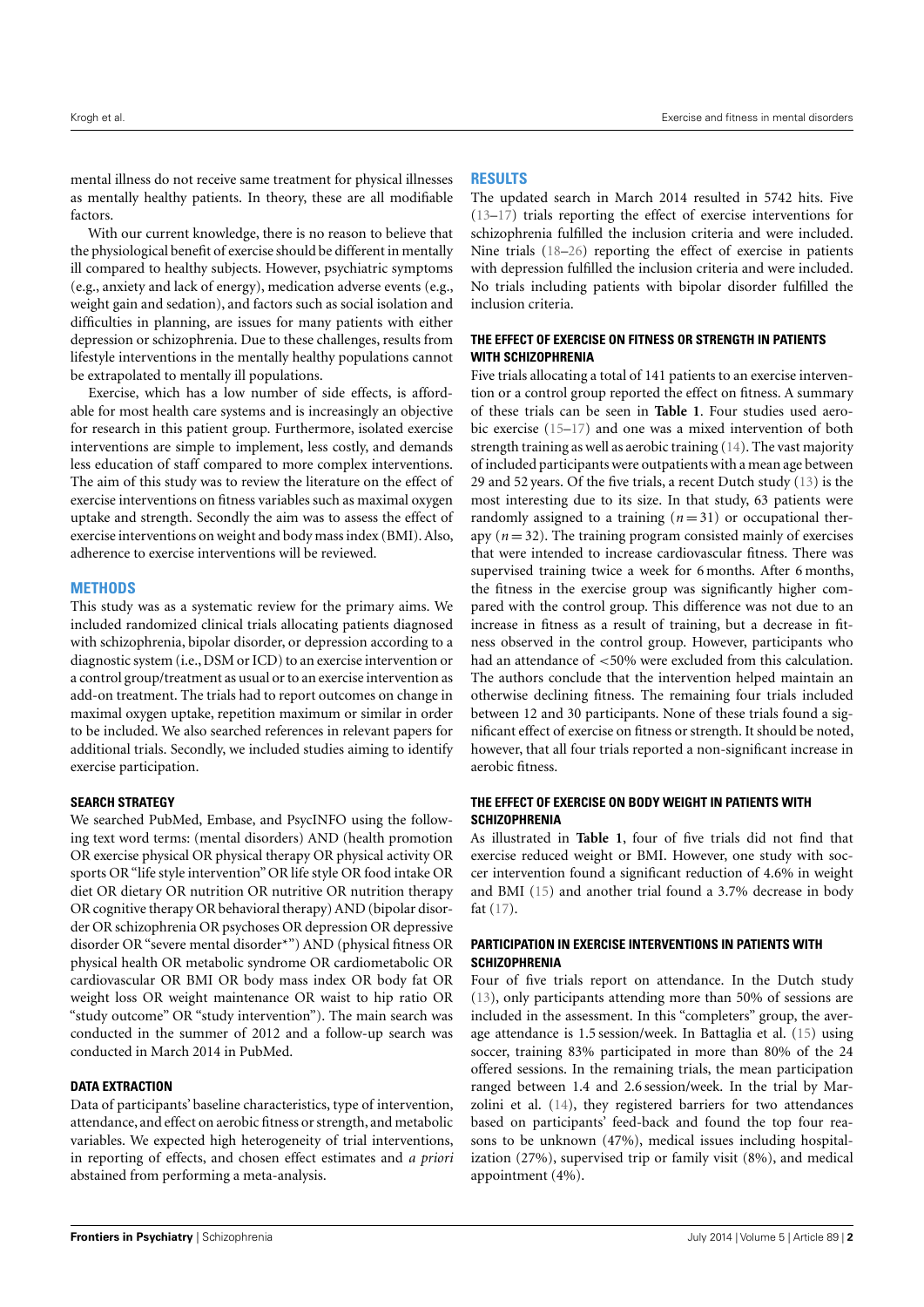| <b>Trial</b>             | <b>Participants</b>                                                           | <b>Number</b><br>participants<br>randomized | Number of<br>participants in<br>included in<br>final analysis | Intervention                                                                               | <b>Attendance</b>                                                                                                          | Results fitness <sup>a</sup>                                                                         | Results weight <sup>a</sup>                                                                        |
|--------------------------|-------------------------------------------------------------------------------|---------------------------------------------|---------------------------------------------------------------|--------------------------------------------------------------------------------------------|----------------------------------------------------------------------------------------------------------------------------|------------------------------------------------------------------------------------------------------|----------------------------------------------------------------------------------------------------|
| Scheewe<br>et al. (13)   | Outpatients<br>Mean age: 29.7<br>Female: 17/63<br>(27%)                       | $E = 31$<br>$C = 32$                        | $F = 17$<br>$C = 16$                                          | Supervised aerobic<br>exercise. Two<br>sessions/week for<br>6 months                       | E: 20/31 participants<br>attended $>50\%$ .<br>Mean attendance<br>was for these 20<br>participants was<br>1.5 session/week | Change in aerobic<br>fitness was<br>significantly higher in<br>E-group                               | No significant<br>effect on BMI or<br>waist<br>circumference                                       |
| Battaglia<br>et al. (15) | Outpatients<br>Mean age: 35.5<br>Female: 0/23<br>$(0.0\%)$                    | $E = 12$<br>$C = 11$                        | $E = 10$<br>$C = 8$                                           | Supervised soccer<br>training. Two<br>sessions/week for<br>3 months                        | Exercise group:<br>83% participated in<br>>80% of sessions                                                                 | No significant effect<br>on 30 m sprint<br>performance                                               | Significant<br>reduction in<br>weight and BMI<br>of 4.6% E-group                                   |
| Marzolini<br>et al. (14) | Outpatients<br>Mean age: 44.9<br>Female: 7/15<br>(47%)                        | $E = 7$<br>$C = 6$                          | $E = 7$<br>$C = 6$                                            | Supervised mixed<br>aerobic and<br>strength training.<br>Two sessions/week<br>for 3 months | Exercise group:<br>mean attendance<br>was<br>1.44 sessions/week                                                            | E-group increased<br>6 min walking test by<br>28 m and a 28%<br>increase in strength                 | No significant<br>effect on weight<br>or waist<br>circumference                                    |
| Beebe<br>et al. (17)     | Outpatients<br>Mean ageb: 52<br>Female <sup>b</sup> : 2/10<br>(20%)           | $E = 6$<br>$C = 6$                          | $E = 4$<br>$C = 6$                                            | Supervised aerobic<br>exercise. Three<br>sessions/week for<br>4 months                     | Not reported                                                                                                               | E-group could walk<br>29 m longer in a 6-min<br>test. Not significant                                | No significant<br>effect on BMI. A<br>significant<br>decrease in body<br>fat of 3.7% in<br>E-group |
| Skrinar<br>et al. (16)   | Outpatients and<br>in-patients<br>Mean age: 38<br>Female: 20/30<br>$(66.7\%)$ | $E = 15$<br>$C = 15$                        | $E = 9$<br>$C = 11$                                           | Supervised aerobic<br>exercise. Four<br>sessions/week for<br>3 months                      | Exercise group:<br>mean attendance<br>was<br>2.6 sessions/week                                                             | E-group increased<br>exercise performance<br>from 153 to 161W on<br>bicycle test. Not<br>significant | No significant<br>effect on weight,<br>BMI, or % body<br>fat                                       |

<span id="page-3-0"></span>

E, exercise group; C, control group.

<sup>a</sup> Significant' refers to between-group differences.

 $<sup>b</sup>$ Age and gender is only reported for completers.</sup>

# **THE EFFECT OF EXERCISE ON FITNESS OR STRENGTH IN PATIENTS WITH DEPRESSION**

As reported in **[Table 2](#page-4-0)**, nine trials reporting on the effect of exercise on fitness or strength was identified. These 9 trials included a total of 950 patients. Six trials used aerobic interventions [\(19–](#page-6-16)[22\)](#page-6-17) and two trials investigated the effect of strength training [\(18,](#page-6-11) [23\)](#page-6-18). In one trial [\(27\)](#page-6-19), the participants were encouraged to engage in preferred exercise activities offered in the community. The range of mean age was between 36 and 71 years of age. Two of nine trials investigated the effect of exercise in inpatients [\(24,](#page-6-20) [26\)](#page-6-12).

Five of six trials offering aerobic exercise found a positive and significant effect on fitness levels in the range of 11–30% in maximal oxygen uptake. The two trials investigating the effect of strength training both found an increase in strength between 33 and 37%.

The largest study to date is the British TREAD study [\(25\)](#page-6-21) using motion advisors trying to facilitate more physical activity in daily life in patients. Patients could choose how they wanted to increase their physical activity, and were supported in their attempt to this lifestyle change through meetings or telephone conversations with their exercise counselor. In Great Britain, authorities recommend that adults are active approximately 150 min/week, and the TREAD study could, on the basis of questionnaires, assess the number of participants, respectively exercise and the control group that met these requirements after intervention. It turned out that the chance of a participant in the exercise group met the official recommendation for physical activity after the intervention was twice higher (OR 2.27, 95% CI 1.32–3.89, *p* = 0.003) compared to a participant from the control group.

# **THE EFFECT OF EXERCISE ON BODY WEIGHT IN PATIENTS WITH DEPRESSION**

Only one trial reports the effect of exercise on body weight [\(19\)](#page-6-16) and it found no effect on weight or BMI. However, the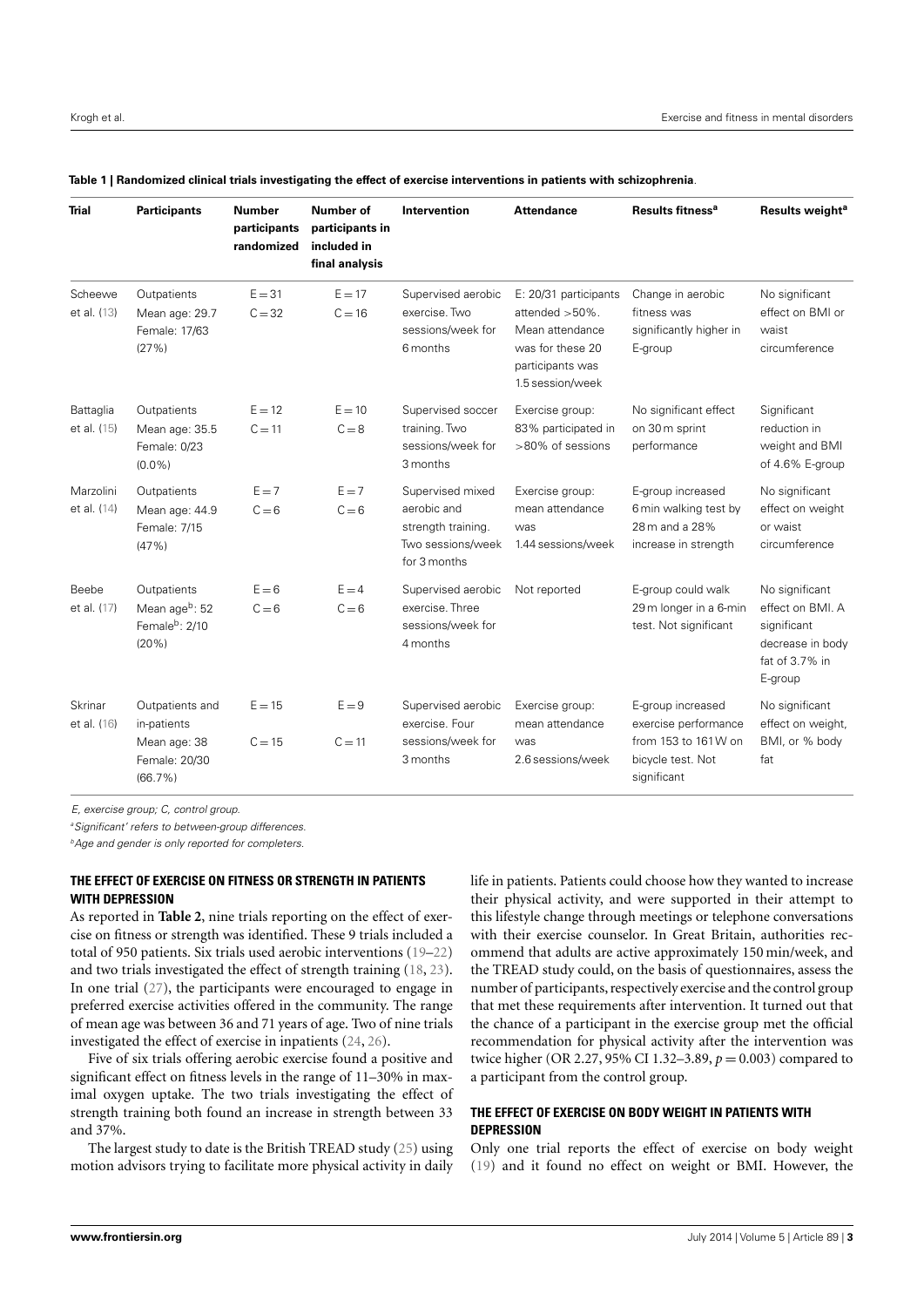| Trial                         | <b>Participants</b>                                                      | Number of<br>participants<br>randomized | Number of<br>participants<br>included in<br>final analysis | Intervention                                                                          | <b>Attendance</b>                                            | <b>Results fitness</b>                                                                                                                            | <b>Results weight</b>                                                                    |
|-------------------------------|--------------------------------------------------------------------------|-----------------------------------------|------------------------------------------------------------|---------------------------------------------------------------------------------------|--------------------------------------------------------------|---------------------------------------------------------------------------------------------------------------------------------------------------|------------------------------------------------------------------------------------------|
| Krogh et al.<br>(19)          | Outpatients<br>Mean age: 41.6<br>Female: 77/115<br>(70%)                 | $E = 56$<br>$C = 59$                    | $E = 56$<br>$C = 59$                                       | Supervised<br>aerobic exercise.<br>Three<br>sessions/week<br>for 3 months             | Average<br>number of<br>attended<br>sessions<br>$1.1$ /week  | Significant increase in<br>maximal oxygen uptake by<br>13% in E-group compared<br>to C-group                                                      | No effect on weight<br>or BMI. Significant<br>reduction in waist<br>circumference - 2 cm |
| Chalder<br>et al. (25,<br>27) | Outpatients<br>Mean age: 39.9<br>Female: 122/361<br>$(33.8\%)$           | $E = 182$<br>$C = 179$                  | $E = 151$<br>$C = 165$                                     | Exercise coaching<br>face to face and<br>by telephone<br>during an<br>8-months period | Not reported                                                 | Significant effect of<br>intervention: in E-group<br>63% of participants were<br>physically active<br>>150 min/week compared<br>to 49% in C-Group | Not reported                                                                             |
| Krogh et al.<br>(20)          | Outpatients<br>Mean age: 36.7<br>Female: 77/110<br>(70%)                 | $E = 55$<br>$C = 55$                    | $E = 55$<br>$C = 55$                                       | Supervised<br>aerobic exercise.<br>Two<br>sessions/week<br>for 4 months               | Average<br>number of<br>attended<br>sessions was<br>1.0/week | Significant increase in<br>maximal oxygen uptake by<br>11% in E-group compared<br>to C-group                                                      | Not reported                                                                             |
| Knubben<br>et al. (24)        | Inpatients<br>Mean age: 49.5<br>Female: 21/38<br>$(55.3\%)$              | $E = 20$<br>$C = 18$                    | $E = 20$<br>$C = 18$                                       | Daily supervised<br>aerobic exercise<br>sessions for<br>10 days                       | Not reported                                                 | No difference in maximal<br>oxygen uptake                                                                                                         | Not reported                                                                             |
| Blumenthal<br>et al. (22)     | Outpatients<br>Mean age: 52.0<br>Female: 23/100<br>(23%)                 | $E = 51$<br>$C = 49$                    | $E = 51$<br>$C = 49$                                       | Supervised<br>aerobic exercise.<br>Three<br>sessions/week<br>for 4 months             | Median<br>number of<br>attended<br>sessions:<br>2.3/week     | Significant increase in<br>maximal oxygen uptake in<br>E-group compared to<br>C-group 9.1%                                                        | Not reported                                                                             |
| Singh et al.<br>(23)          | Outpatients<br>Mean age: 69.0<br>Female: 21/40<br>$(0.53\%)$             | $E = 20$<br>$C = 20$                    | $E = 18$<br>$C = 19$                                       | Supervised<br>strength training.<br>Three<br>sessions/week<br>for 2 months            | Median<br>number of<br>attended<br>sessions:<br>3.0/week     | Significant increase in<br>muscle strength by 37% in<br>E-group                                                                                   | Not reported                                                                             |
| et al. (21)                   | Blumenthal Outpatients<br>Mean age: 57.0<br>Female: 74/103<br>$(71.8\%)$ | $E = 55$<br>$C = 48$                    | $E = 55$<br>$C = 48$                                       | Supervised<br>aerobic exercise.<br>Three<br>sessions/week<br>for 4 months             | Average<br>number of<br>attended<br>sessions:<br>2.7/week    | Significant increase of<br>maximal oxygen uptake by<br>11% in E-group                                                                             | Not reported                                                                             |
| Singh et al.<br>(18)          | Outpatients<br>Mean age: 71.3<br>Female: 20/32<br>(71.8)                 | $E = 17$<br>$C = 17$                    | $E = 15$<br>$C = 15$                                       | Supervised<br>strength training.<br>Three<br>sessions/week<br>for 2.5 months          | Median<br>number of<br>attended<br>sessions:<br>3.0/week     | Significant increase in<br>muscle strength by 33% in<br>E-group                                                                                   | Not reported                                                                             |
| Martinsen<br>et al. (26)      | Inpatients<br>Mean age: 40.0<br>Female: not<br>reported                  | $E = 28$<br>$C = 21$                    | $E = 24$<br>$C = 19$                                       | Supervised<br>aerobic exercise.<br>Three sessions/<br>week for 9 weeks                | Not reported                                                 | Significant increase in<br>maximal oxygen uptake by<br>30% in the E-group                                                                         | Not reported                                                                             |

## <span id="page-4-0"></span>**Table 2 | Randomized clinical trials reporting effect of exercise interventions on physical fitness or strength in patients with depression**.

E, exercise group; C, control group.

Authors estimate based on graph in original report.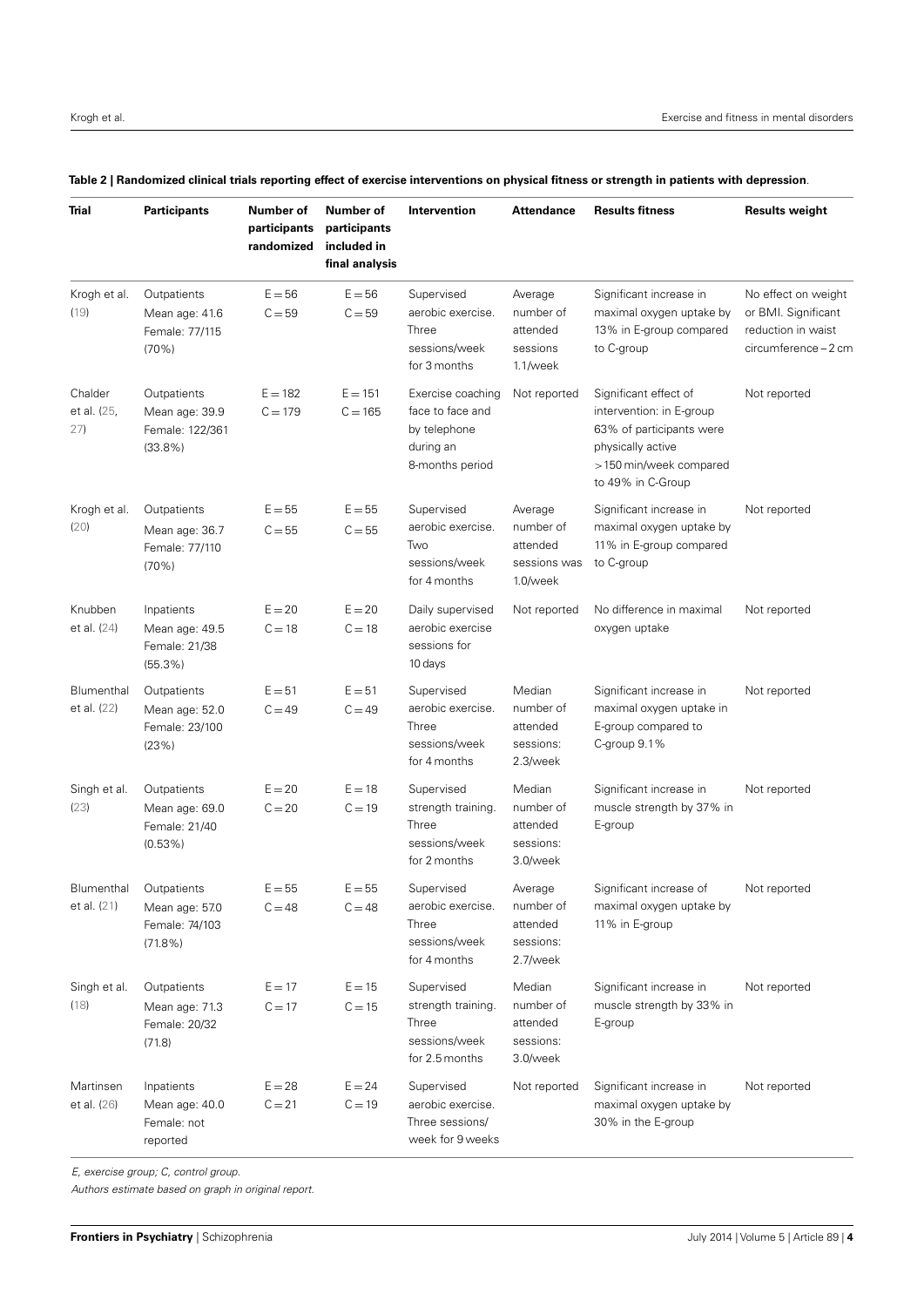intervention group reduced their waist circumference with 2 cm post-intervention.

## **PARTICIPATION IN EXERCISE TRIALS WITH DEPRESSED PATIENTS**

Six trials report on adherence [\(18–](#page-6-11)[23\)](#page-6-18). Mean attendance in aerobic trials ranged from 1.1 to 2.7 sessions/week. The two strength training trials reported a median attendance of 3 sessions/week. None of the trials report on reasons for lack of attendance.

## **DISCUSSION**

Trials examining the effect of exercise in patients with schizophrenia are small in number and size. There is little evidence that exercise interventions will increase cardiovascular fitness or lead to decreased weight in this patient group. There is convincing evidence that depressed outpatients participating in strength or aerobic training will improve their fitness in terms of maximal oxygen uptake or repetition maximum. However, there is little evidence that exercise interventions in patients will depression will decrease their weight.

Four of five trials assessing exercise in patients with schizophrenia found a positive effect on fitness levels and lack of significance is likely to be a type II error due to the small sample sizes. However, in the larger study by Scheewe et al. [\(13\)](#page-6-9), the significant differences in aerobic fitness were due to a decrease in fitness in the control group and not an increase in the intervention group. In six trials including patients with depression to aerobic exercise, five had a significant increase maximal oxygen uptake. The trials that did not improve aerobic fitness was a 10-day intervention of inpatients by Knubben et al. [\(24\)](#page-6-20), which is probably too short an intervention to gain physiological improvement. In a Finnish study of 1639 men (42–60 years) without a history of type II diabetes or atherosclerotic cardiovascular maximal oxygen uptake was associated with 16% reduction of all-cause mortality per one increment in MET (3.5 ml oxygen/min/kg) during an average follow-up of 16 years [\(28\)](#page-6-24). In the DEMO-I trial, the aerobic exercise groups increased their aerobic capacity equivalent to an increase of 0.83 METs and in the DEMO-II trial, the increase was equivalent to 0.97 METs [\(19,](#page-6-16) [20\)](#page-6-22). This suggests that the increase in cardiovascular fitness observed in exercise trials of depressed patients is clinically relevant. On the other hand, no data exists on maximal oxygen uptake beyond the intervention and therefore the current evidence does not allow conclusions or speculations whether the observed increases in cardiovascular fitness is transformed to any benefit for the patients on hard endpoints.

Patients with schizophrenia are unlikely to decrease weight in response to exercise interventions. For patients with depression only one trial reported on weight and found no weight reducing effect of exercise participation [\(19\)](#page-6-16). However, in that trial a reduction of waist circumference was found in the intervention group reflecting a potential redistribution of weight from abdominal fat to muscle. A recent meta-analysis confirms the effect of both moderate to high intensity aerobic training and strength training for reduction of visceral fat [\(29\)](#page-6-25). Isolated aerobic exercise as an intervention for weight loss in overweight or obese populations has in meta-analysis been found to reduce weight by 1.6 kg, waist circumference of 2.1 cm, diastolic blood pressure with 1.8 mmHg, and total cholesterol with 1.54 mg/dl for 6 month programs [\(30\)](#page-6-26). These results suggest that even in mentally healthy populations an isolated aerobic intervention is not likely to induce dramatic changes in weight or waist circumference.

These findings open a discussion whether multiple interventions should be employed, i.e., combined exercise and diet interventions. In mentally healthy populations, the combination of exercise and diet interventions for weight loss has been shown to be superior to exercise alone [\(31\)](#page-6-27). A trial of patients with severe mental illness allocated to an intervention containing both of advice on diet as well as exercise obtained a weight loss of 3.2 kg after 18 months duration [\(32\)](#page-6-28). A meta-analysis of 17 nonpharmacological interventions in patients with severe mental illness supports these findings with an overall weight reduction of 3.12 kg [\(33\)](#page-6-29). However, only five trials reported the effect beyond the intervention with conflicting results on weight and BMI [\(33\)](#page-6-29). For schizophrenia, only a few and mainly very small trials fulfilled the inclusion criteria for this review. The main reasons for exclusion of trials were lack of diagnosis (e.g., not specifying diagnostic instrument) and the use of mixed interventions (e.g., exercise and diet versus treatment as usual). The results from this review should be interpreted in that context. Taken together, isolated exercise interventions in patients with schizophrenia or depression are unlikely to induce clinically relevant weight loss. On the other hand, there is evidence in favor of mixed interventions for weight loss.

Regarding adherence to exercise intervention in patients with schizophrenia, there was a trend for high attendance in small trials whereas larger trials had lower attendance. Previous studies have tried to identify barriers to physical activity and limited experience of physical, activity engagement, impact of the illness and effects of medication, and anxiety is mentioned by one study [\(34\)](#page-6-30) and partially confirmed in a smaller study [\(35\)](#page-6-31). The authors have recently investigated predictors of adherence in exercise trials including patients with depression and found that age and satisfaction with the intervention was associated with higher adherence [\(36\)](#page-6-32). The age aspect could explain some of the variation observed in attendance in trials with depressed patients. Unfortunately, the majority of included trials do not mention considerations regarding attendance.

Based on the current evidence isolated exercise interventions are unlikely to improve cardiovascular fitness or induce weight loss in patients with schizophrenia, but there are few studies and thus a rather small evidence base. In patients with depression, exercise interventions are likely to induce clinically relevant short term effects, however, due to lack of reporting, little is known about the weight reduction. Future exercise trials in patients with mental illness should preferably measure changes in cardiovascular strength, repetition maximum, and anthropometric outcomes. Ideally, participants should be assessed beyond the intervention to obtain knowledge on lasting effects.

### **REFERENCES**

- <span id="page-5-0"></span>1. Nordentoft M, Wahlbeck K, Hällgren J, Westman J, Osby U, Alinaghizadeh H, et al. Excess mortality, causes of death and life expectancy in 270,770 patients with recent onset of mental disorders in Denmark, Finland and Sweden. *PLoS One* (2013) **8**:e55176. doi[:10.1371/journal.pone.0055176](http://dx.doi.org/10.1371/journal.pone.0055176)
- <span id="page-5-1"></span>2. Laursen TM. Life expectancy among persons with schizophrenia or bipolar affective disorder. *Schizophr Res* (2011) **131**:101–4. doi[:10.1016/j.schres.2011.06.008](http://dx.doi.org/10.1016/j.schres.2011.06.008)
- <span id="page-5-2"></span>3. Laursen T, Munk-Olsen T, Nordentoft M, Mortensen P. Increased mortality among patients admitted with major psychiatric disorders: a register-based study